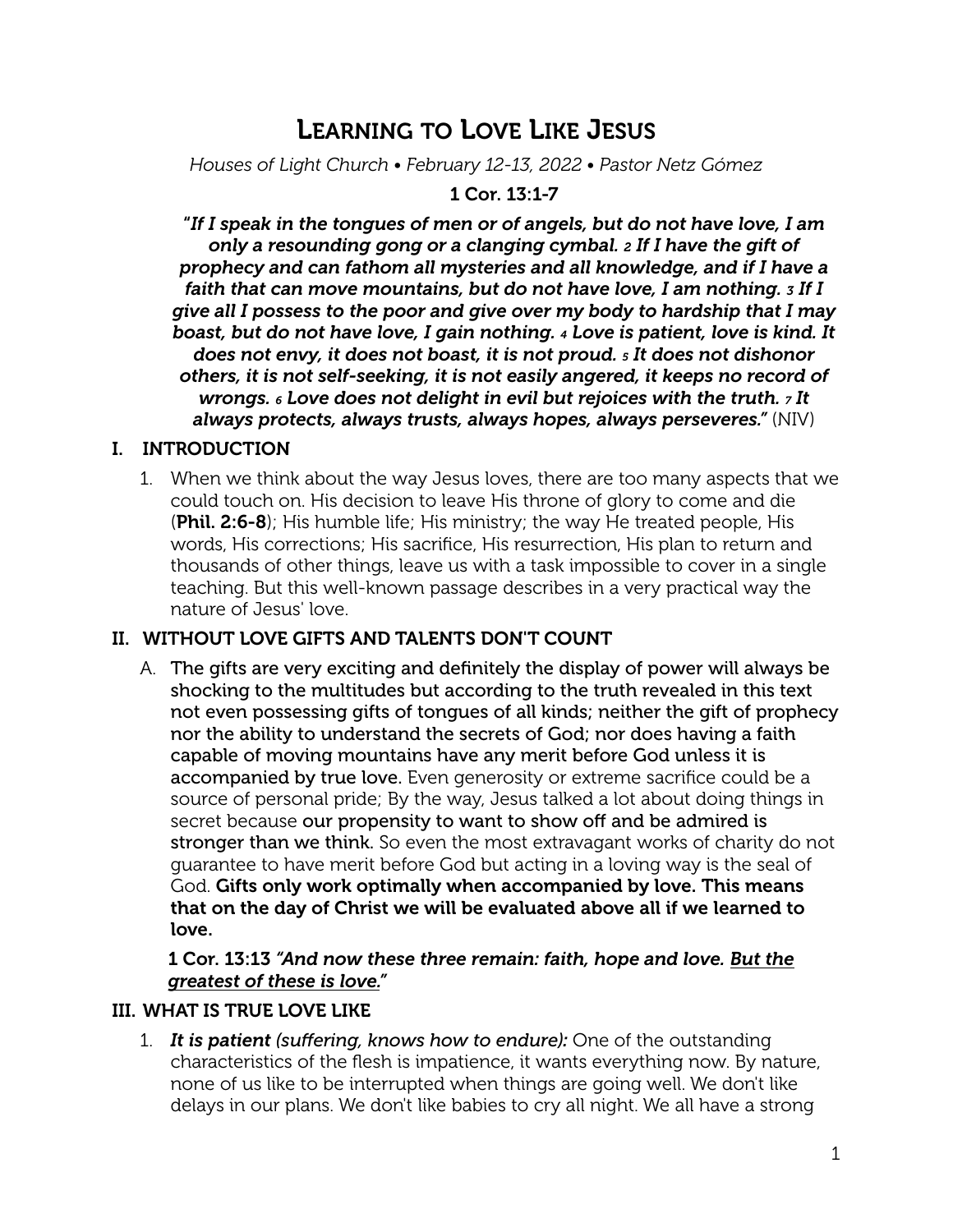longing for a life without problems and we tend to despair when our expectations are not met. In fact, lust wants the immediate satisfaction of sinful desires regardless of the consequences, but love is the opposite, it knows how to wait. Jesus has been very patient with all of us; Although many things have taken us years, He in His long-suffering has waited for the fruit of our mature character. If we say we love someone but exasperation and impatience is what distinguishes our attitude towards them, it shows our lack of love.

- 2. *It is kind (benign):* While patience waits, kindness acts; does something positive for the loved one. Waiting for someone to change is good, but something better is kind action while things seem the same.
- 3. *It has no envy (fervently covets)*; love does not move with envy, the idea is that love does not see the improvement of another as a competition or as a frustration but as a blessing for the one it loves. It is interesting that the tenth commandment points to this very thing (Ex. 20:17) *'Do not covet your neighbor's house. Do not covet your neighbor's wife… or anything else that belongs to him."* The opposite is that love rejoices in the prosperity or growth of the other  $(3 \, \text{Jn. 2})$ .
- 4. *Is not boastful or proud (boastful, boastful)*: We all love to be made big; we like to be admired. We like it when people see our successes and don't notice our failures. So we have developed strategies to minimize our failures and maximize our successes. This can be done openly by speaking with a kind of carefree smugness. There are also more subtle and acceptable ways to express our pride, like taking the conversation back and forth to ourselves by constantly talking about our hurt or sadness, and how bad things have been for us. Self-pity and boasting are both forms of pride.

So love doesn't talk much about itself and doesn't take pride in its achievements or worry too much about its injuries. Love is directed towards others, it is not self consumed. Which means that if we are going to love, this massive yearning in our hearts must die. If love is humble and other-oriented, then love involves dying to self. The self that loves glory, praises itself, seeks attention, complains, pouts, and feels sorry for itself has to die. That is why Jesus said: *"Unless a grain of wheat falls to the ground and dies, it is left alone"* (Jn. 12:24).

5. *It is not offensive (does not do anything wrong, does not behave rudely, is not rude)*. The idea is that love does not act dishonorably, indecently or rudely. When our flesh is irritated, what comes out of our lips and attitudes is often offensive and hurts those around us. Repairing this damage is not easy. The opposite is speaking nicely. When you are loving, you do not treat other people in a way that hurts their dignity, on the contrary, you say what edifies and dignifies others.

Eph. 4:29 *"Don't use foul or abusive language. Let everything you say be good and helpful, so that your words will be an encouragement to those who hear them."*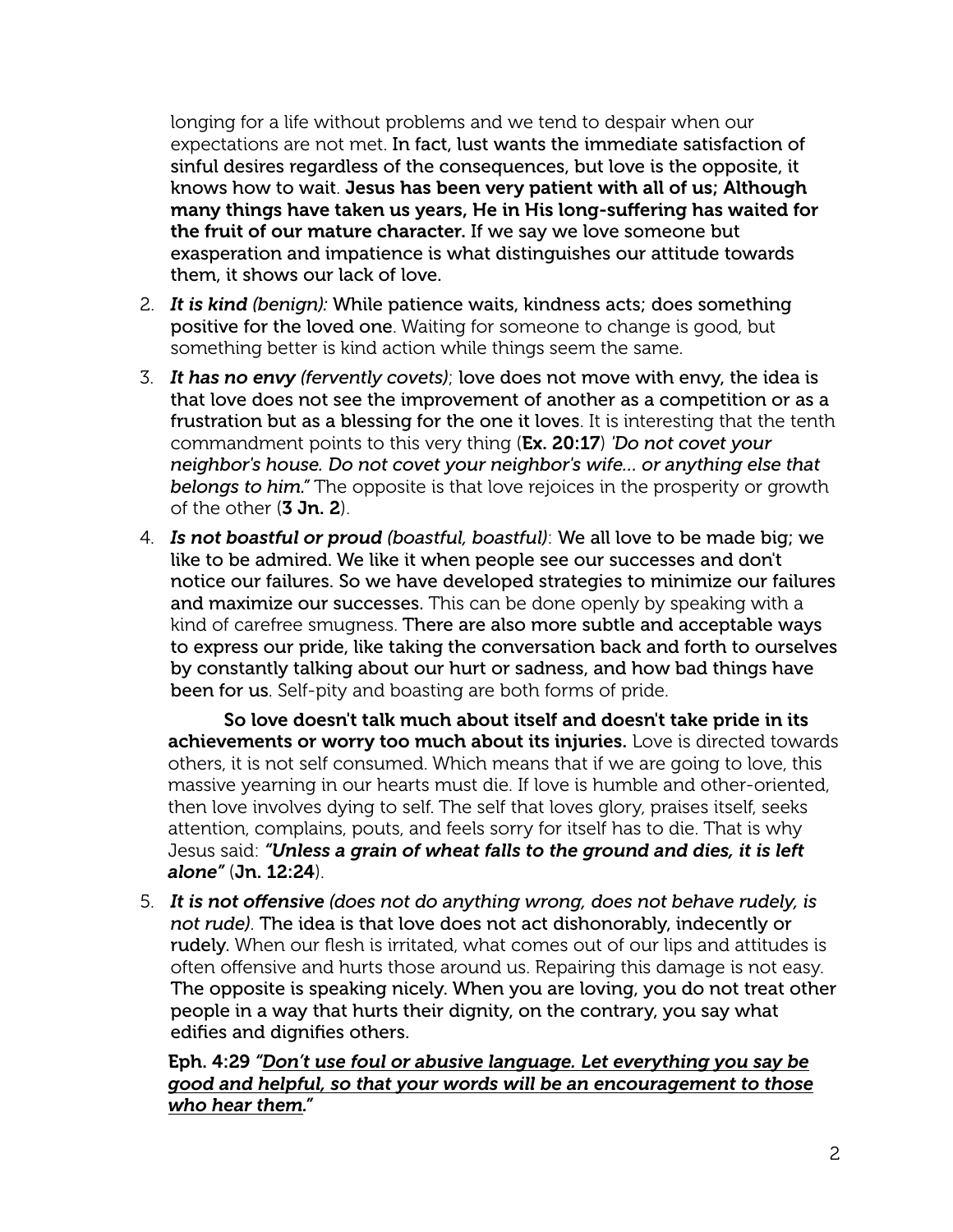- 6. *It is not selfish (it does not seek its own, it does not demand that things be done its way)* Our flesh wants to be cared for first, but love first seeks the good of others. Love does not put its own interests above others; You are not looking for your personal, private preference, but what may be good for other people. Love seeks joy and profit for the good of others, not only in its own gratification. He who loves seeks the good of the group, not just individual comfort.
- 7. *He is not easily angered (does not get irritated)*: The idea is that love is not provoked to anger by anything; it is not so delicate or touchy. There are too many people who with their anger have damaged, intimidated and offended those around them, who have learned to fear them and isolate themselves from them to avoid angry encounters, but love is the opposite, that is the heart of the Father for us.

#### Psal. 103:8 *"The Lord is compassionate and merciful, slow to get angry and filled with unfailing love."*

8. *Does not hold a grudge (does not keep a record of offenses received).* Our flesh likes to remember how bad they have done to us because it gives us the excuse to be selfish, cruel and not to grow; but love does not get stuck in offenses but is quick to forgive; can overlook offenses. So is the Lord with us.

# Jer. 31:34b *"…And I will forgive their wickedness, and I will never again remember their sins."*

- 9. *It does not delight in wickedness but rather rejoices with the truth.* Our flesh is vindictive and wants others to never finish paying their debt to us, but love is not like that. Our flesh longs to win the argument, no matter if it does so unfairly, but love finds its joy in the fact that God's truth triumphs, even if it is to the detriment of itself. Love does not delight in the misfortune of others but rejoices in what is right; it is not happy when another falls. Love is on the side of the gospel and seeks mercy and justice for all, even those with whom one disagrees. Christian love does not wish to overlook the truth; it is brave enough to face the truth; it has nothing to hide and that is why he rejoices when the truth prevails.
- 10. *"It always protects, always trusts, always hopes, always perseveres" (it never gives up, never loses faith, always has hopes and remains firm in all circumstances).* Love is always willing to believe the best, it does not suspect everyone, nor is it distrustful; it gives the most favorable interpretation to ambiguous actions. This does not mean that a Christian should be fooled by all the rascals, or pretend that he believes that white is black. But in doubtful cases it will rather be too generous in his conclusions than unfairly suspect another. Love is always ready to excuse others; throw a cloak of kindness over all their faults. Love covers unworthy things, instead of bringing them to light and magnifying them.